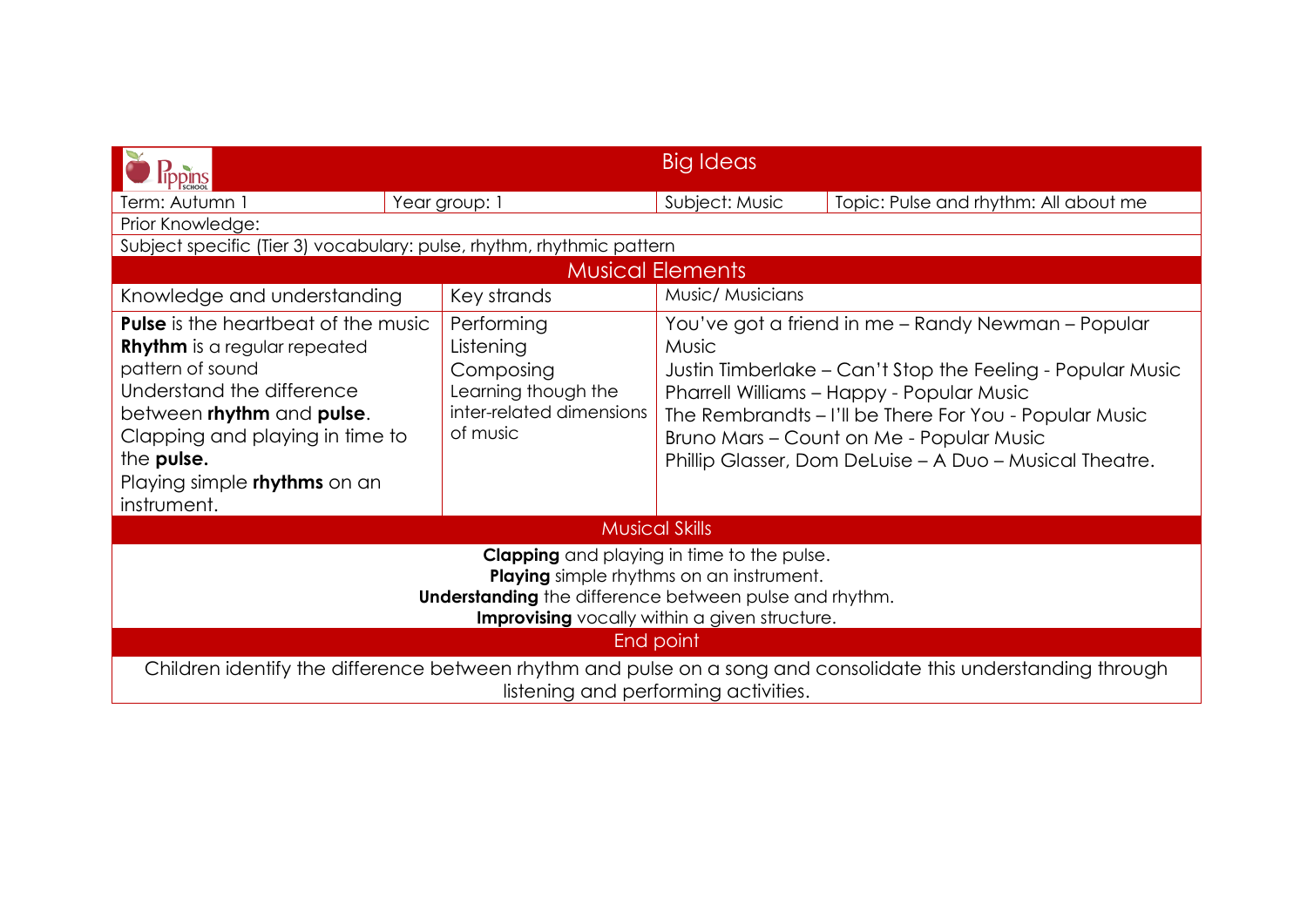|                                                                                                                                                                                                                                                                                                                                                                                                                                                                                                                                                                                                                                                                     | <b>Big Ideas</b>        |                                                                                                               |                                                        |  |  |  |  |
|---------------------------------------------------------------------------------------------------------------------------------------------------------------------------------------------------------------------------------------------------------------------------------------------------------------------------------------------------------------------------------------------------------------------------------------------------------------------------------------------------------------------------------------------------------------------------------------------------------------------------------------------------------------------|-------------------------|---------------------------------------------------------------------------------------------------------------|--------------------------------------------------------|--|--|--|--|
| <b>Tppins</b><br>Term: Autumn 2<br>Year group: 1                                                                                                                                                                                                                                                                                                                                                                                                                                                                                                                                                                                                                    | Subject: Music          |                                                                                                               | Topic: Timbre and rhythmic patterns                    |  |  |  |  |
| Prior Knowledge: Children will have used words to describe dynamics, pitch, tempo and rhythm. They will be familiar with the story<br>of Peter and the wolf.                                                                                                                                                                                                                                                                                                                                                                                                                                                                                                        |                         |                                                                                                               |                                                        |  |  |  |  |
| Subject specific (Tier 3) vocabulary: timbre, strings, timpani, oboe, clarinet, bassoon, French horn, flute, rhythm, syllables, chant,<br>pulse, repeated phrases                                                                                                                                                                                                                                                                                                                                                                                                                                                                                                   |                         |                                                                                                               |                                                        |  |  |  |  |
|                                                                                                                                                                                                                                                                                                                                                                                                                                                                                                                                                                                                                                                                     | <b>Musical Elements</b> |                                                                                                               |                                                        |  |  |  |  |
| Knowledge and understanding                                                                                                                                                                                                                                                                                                                                                                                                                                                                                                                                                                                                                                         |                         | Key Strands                                                                                                   | Music/ Musicians                                       |  |  |  |  |
| Peter and the Wolf was composed by a Russian composer, Sergei Prokofiev, in 1936 as a<br>symphonic fairy tale for children. The musical instruments represent the characters in the<br>story.<br>$Bird$ – Flute<br>Cat - clarinet<br>Grandfather-bassoon<br>Wolf - French horn<br>Peter – strings<br>Hunters - timpani<br>Duck - oboe<br>Chant - a song, melody or spoken words repeated over and over<br>Timbre - the quality of the music, sometimes described as the colour of the music<br>Rhythm - a regular repeated pattern of sound<br>Syllables - the parts into which a word can be separated<br>Pulse – steady beat that stays the same like a heartbeat |                         | Performing<br>Listening<br>Composing<br>Learning<br>though the<br>inter-<br>related<br>dimensions<br>of music | Sergei Prokofiev -<br>Peter and the Wolf -<br>Romantic |  |  |  |  |
| <b>Musical Skills</b>                                                                                                                                                                                                                                                                                                                                                                                                                                                                                                                                                                                                                                               |                         |                                                                                                               |                                                        |  |  |  |  |
| Performing short chants from memory, with expression.<br><b>Responding</b> to a sound by likening it to a character or mood.<br>Creating and selecting sounds to match a character or mood.                                                                                                                                                                                                                                                                                                                                                                                                                                                                         |                         |                                                                                                               |                                                        |  |  |  |  |
| End point<br>Children will demonstrate their understanding of timbre, rhythm and pulse and how sounds can represent characters, in a class<br>performance of 'The Three Little Pigs'.                                                                                                                                                                                                                                                                                                                                                                                                                                                                               |                         |                                                                                                               |                                                        |  |  |  |  |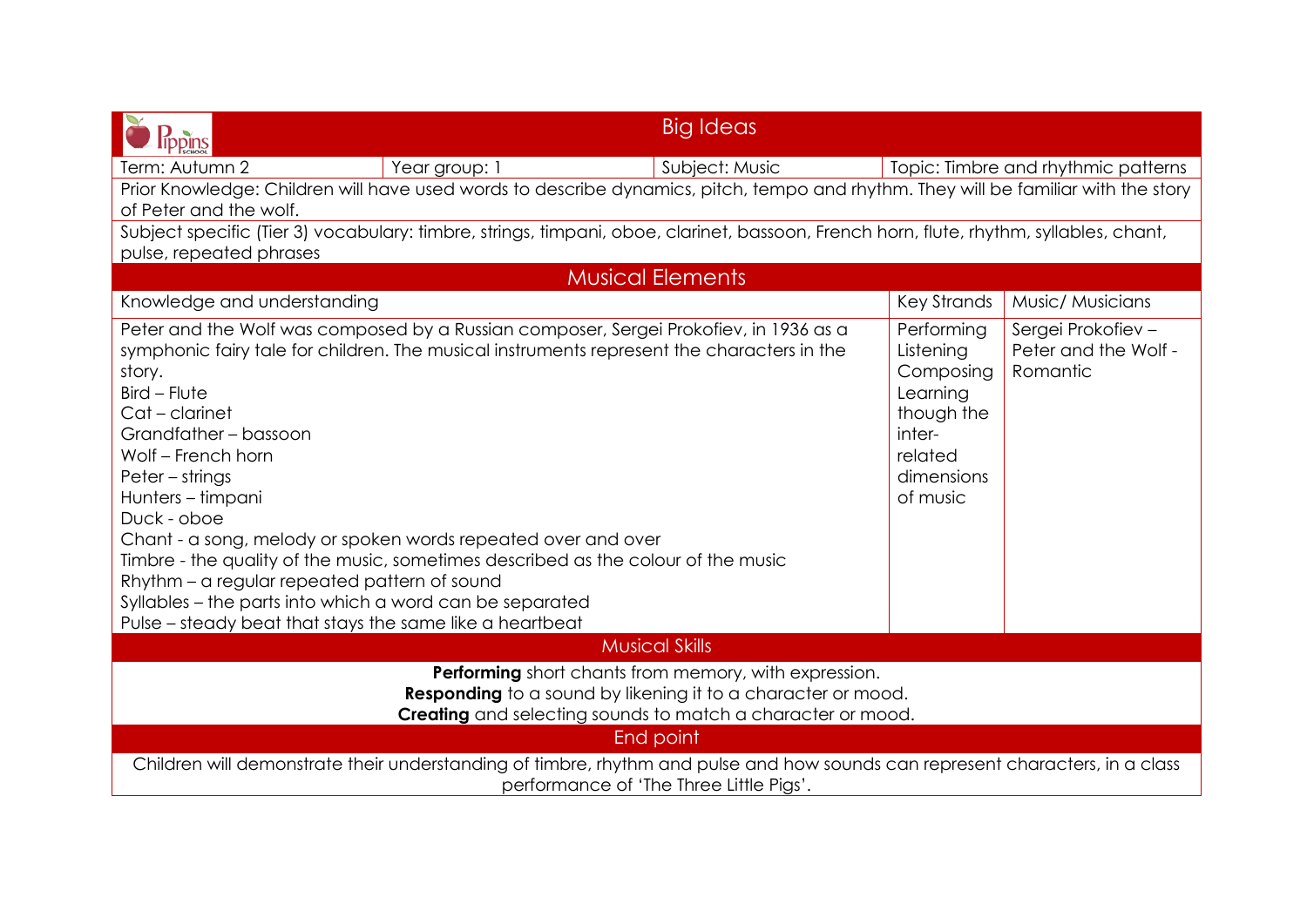| <b>lippins</b>                                                                                                                                                                                                                                                                                                                                                                                               |               |             | <b>Big Ideas</b>                                                                                                                                                                                                                                                                                                                                                                                                                                                                                                                             |                                        |  |
|--------------------------------------------------------------------------------------------------------------------------------------------------------------------------------------------------------------------------------------------------------------------------------------------------------------------------------------------------------------------------------------------------------------|---------------|-------------|----------------------------------------------------------------------------------------------------------------------------------------------------------------------------------------------------------------------------------------------------------------------------------------------------------------------------------------------------------------------------------------------------------------------------------------------------------------------------------------------------------------------------------------------|----------------------------------------|--|
| Term: Spring                                                                                                                                                                                                                                                                                                                                                                                                 | Year group: 1 |             | Subject: Music                                                                                                                                                                                                                                                                                                                                                                                                                                                                                                                               | Topic: Pitch and tempo:<br>Superheroes |  |
| describe these inter-related dimensions of music.                                                                                                                                                                                                                                                                                                                                                            |               |             | Prior Knowledge: Children will have heard the words dynamics, pitch, tempo and rhythm and will have used some words to                                                                                                                                                                                                                                                                                                                                                                                                                       |                                        |  |
|                                                                                                                                                                                                                                                                                                                                                                                                              |               |             | Subject specific (Tier 3) vocabulary: pitch, high, low, higher, lower, rhythm, tempo, fast, slow, faster, slower,                                                                                                                                                                                                                                                                                                                                                                                                                            |                                        |  |
|                                                                                                                                                                                                                                                                                                                                                                                                              |               |             | <b>Musical Elements</b>                                                                                                                                                                                                                                                                                                                                                                                                                                                                                                                      |                                        |  |
| Knowledge and understanding                                                                                                                                                                                                                                                                                                                                                                                  |               | Key Strands | Music/ Musicians                                                                                                                                                                                                                                                                                                                                                                                                                                                                                                                             |                                        |  |
| <b>Pulse</b> - the regular beat like a heartbeat<br>Performing<br><b>Tempo</b> – the speed of the music: fast, slow,<br>Listening<br>faster, slower<br>Composing<br><b>Pitch</b> – how high or low a sound is: high,<br>Learning<br>though the<br>low, higher, lower<br>inter-related<br>$R$ hythm – a regular repeated pattern of<br>dimensions of<br>sound<br><b>Accelerando</b> - getting faster<br>music |               |             | John Williams – Main theme from Superman – Film soundtrack<br>Neal Hefti – Main theme from Batman – Film soundtrack<br>Rossini – William Tell Overture – Romantic<br>Berlioz – Symphonie Fantastique 1st Movement – Romantic<br>Charles Fox, Norman Gimbel - Main theme: Wonder Woman<br>- Film Soundtrack<br>Paul Francis Webster - Main theme from Spiderman - Film<br>soundtrack<br>Young Peter – Main theme from the Amazing Spider Man –<br>Film soundtrack<br>Michael Giacchino – Main theme from the Incredibles – Film<br>Soundtrack |                                        |  |
| <b>Musical Skills</b>                                                                                                                                                                                                                                                                                                                                                                                        |               |             |                                                                                                                                                                                                                                                                                                                                                                                                                                                                                                                                              |                                        |  |
| Playing simple patterns on tuned instruments incorporating high/low (pitch) and fast/slow (tempo).<br><b>Recognising</b> tempo and pitch changes.<br>Listening<br><b>Experimenting</b> with tempo and pitch using tuned and untuned instruments.                                                                                                                                                             |               |             |                                                                                                                                                                                                                                                                                                                                                                                                                                                                                                                                              |                                        |  |
| End point                                                                                                                                                                                                                                                                                                                                                                                                    |               |             |                                                                                                                                                                                                                                                                                                                                                                                                                                                                                                                                              |                                        |  |
| Children will learn how to identify high and low notes and compose a simple tune, exploring some different instruments and<br>investigating how tempo changes help tell a story and make music more exciting.                                                                                                                                                                                                |               |             |                                                                                                                                                                                                                                                                                                                                                                                                                                                                                                                                              |                                        |  |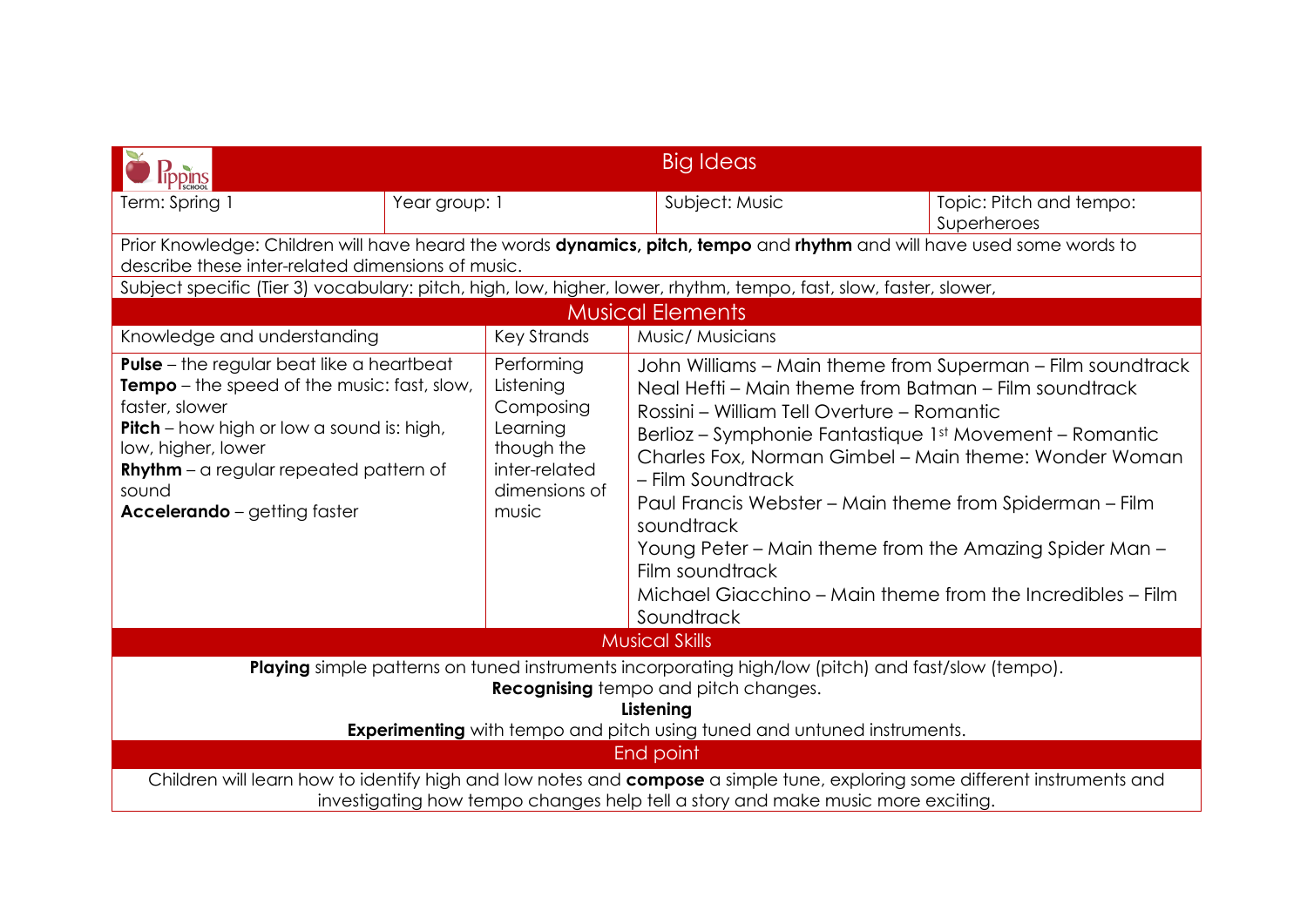| <b>Big Ideas</b><br>ppins                                                                                                                                                                                                                                                                        |                                                                                                                                                                             |                                                                                                        |                  |                                                                                                                                                                                                                                                                                                                                                                                                                                                                   |                                                        |  |
|--------------------------------------------------------------------------------------------------------------------------------------------------------------------------------------------------------------------------------------------------------------------------------------------------|-----------------------------------------------------------------------------------------------------------------------------------------------------------------------------|--------------------------------------------------------------------------------------------------------|------------------|-------------------------------------------------------------------------------------------------------------------------------------------------------------------------------------------------------------------------------------------------------------------------------------------------------------------------------------------------------------------------------------------------------------------------------------------------------------------|--------------------------------------------------------|--|
| Term: Spring 2                                                                                                                                                                                                                                                                                   | Year group: 1                                                                                                                                                               | Subject: Music                                                                                         |                  |                                                                                                                                                                                                                                                                                                                                                                                                                                                                   | Topic: Classical Music, dynamics and tempo:<br>Animals |  |
|                                                                                                                                                                                                                                                                                                  | Prior Knowledge: Children will have heard the words dynamics, pitch, tempo and rhythm and will have used some words to<br>describe these inter-related dimensions of music. |                                                                                                        |                  |                                                                                                                                                                                                                                                                                                                                                                                                                                                                   |                                                        |  |
| Subject specific (Tier 3) vocabulary: tempo, fast, slow, dynamics, loud, quiet, chant, syllable, melody                                                                                                                                                                                          |                                                                                                                                                                             |                                                                                                        |                  |                                                                                                                                                                                                                                                                                                                                                                                                                                                                   |                                                        |  |
|                                                                                                                                                                                                                                                                                                  |                                                                                                                                                                             |                                                                                                        |                  | <b>Musical Elements</b>                                                                                                                                                                                                                                                                                                                                                                                                                                           |                                                        |  |
| Knowledge and understanding                                                                                                                                                                                                                                                                      |                                                                                                                                                                             | <b>Key Strands</b>                                                                                     | Music/ Musicians |                                                                                                                                                                                                                                                                                                                                                                                                                                                                   |                                                        |  |
| <b>Tempo:</b> fast or slow<br><b>Dynamics: quiet or loud</b><br><b>Chant</b> – a song, melody or spoken words<br>repeated over and over<br><b>Syllables</b> – the parts into which a word can<br>be separated<br><b>Melody</b> – the main part of a song or piece<br>of music also called a tune |                                                                                                                                                                             | Performing<br>Listening<br>Composing<br>Learning though<br>the inter-related<br>dimensions of<br>music |                  | Vivaldi - Storm - Baroque<br>Beethoven - Moonlight Sonata - Classical<br>Holst - Venus 'The Planets' - Post-romantic<br>Sergei Prokofiev - Dance of the Nights - Post-romantic<br>Rimsky Korsakov – Flight of the Bumblebee – Romantic<br>Camille Saint-Saens - Carnival of the Animals: The Elephant -<br>Romantic<br>Camille Saint-Saens - Carnival of the Animals: Aquarium -<br>Romantic<br>Camille Saint-Saens – Carnival of the Animals: Tortoises-Romantic |                                                        |  |
| <b>Musical Skills</b>                                                                                                                                                                                                                                                                            |                                                                                                                                                                             |                                                                                                        |                  |                                                                                                                                                                                                                                                                                                                                                                                                                                                                   |                                                        |  |
| <b>Singing</b> short songs from memory, adding simple dynamics.<br><b>Playing</b> instruments expressively.<br><b>Responding</b> expressively to music using your body.<br><b>Creating</b> and selecting appropriate sounds to tell a story.<br>End point                                        |                                                                                                                                                                             |                                                                                                        |                  |                                                                                                                                                                                                                                                                                                                                                                                                                                                                   |                                                        |  |
| Children will use their bodies and instruments to listen and respond to pieces of classical music that represent animals. They will<br>learn and perform a song and compose a short section of music, with a focus on dynamics and tempo.                                                        |                                                                                                                                                                             |                                                                                                        |                  |                                                                                                                                                                                                                                                                                                                                                                                                                                                                   |                                                        |  |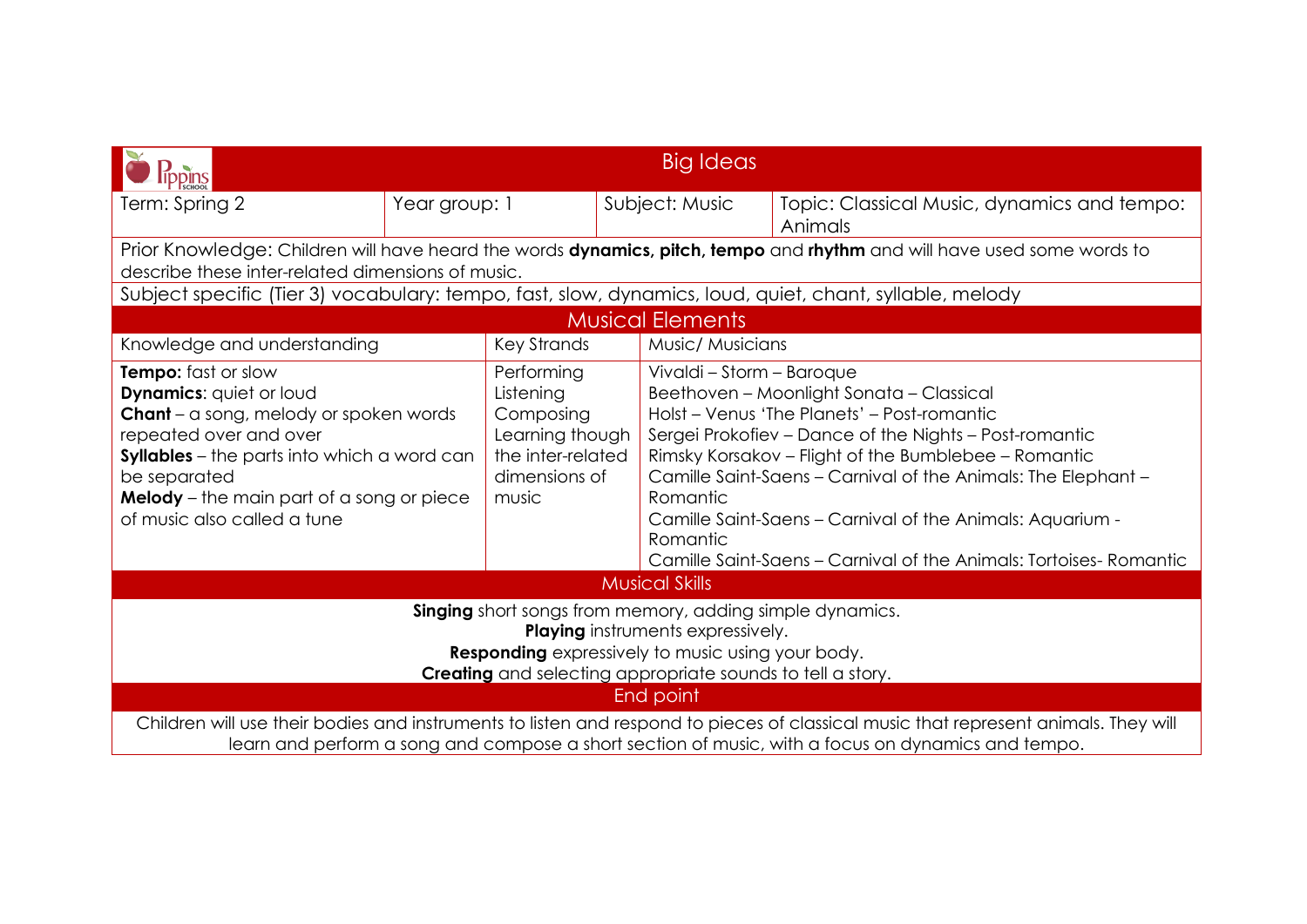|                                                                                                                                                                                                                                                                                                                                                                                                                                                                                                                                              | Big Ideas     |                                                                                                           |                                                                                                                                                                                                                        |                                                            |  |
|----------------------------------------------------------------------------------------------------------------------------------------------------------------------------------------------------------------------------------------------------------------------------------------------------------------------------------------------------------------------------------------------------------------------------------------------------------------------------------------------------------------------------------------------|---------------|-----------------------------------------------------------------------------------------------------------|------------------------------------------------------------------------------------------------------------------------------------------------------------------------------------------------------------------------|------------------------------------------------------------|--|
| Term: Summer 1                                                                                                                                                                                                                                                                                                                                                                                                                                                                                                                               | Year group: 1 | Subject: Music                                                                                            |                                                                                                                                                                                                                        | <b>Topic: Musical Vocabulary</b><br>(Theme: Under the Sea) |  |
| Prior Knowledge:                                                                                                                                                                                                                                                                                                                                                                                                                                                                                                                             |               |                                                                                                           |                                                                                                                                                                                                                        |                                                            |  |
| Subject specific (Tier 3) vocabulary: dynamics, timbre, pitch, rhythm, pulse, tempo, texture, structure, graphic score                                                                                                                                                                                                                                                                                                                                                                                                                       |               |                                                                                                           |                                                                                                                                                                                                                        |                                                            |  |
|                                                                                                                                                                                                                                                                                                                                                                                                                                                                                                                                              |               | <b>Musical Elements</b>                                                                                   |                                                                                                                                                                                                                        |                                                            |  |
| Knowledge and understanding                                                                                                                                                                                                                                                                                                                                                                                                                                                                                                                  |               | <b>Key Strands</b>                                                                                        | Music/ Musicians                                                                                                                                                                                                       |                                                            |  |
| <b>Pulse</b> – the regular beat like a heartbeat<br><b>Tempo</b> – the speed of the music<br>The pulse only changes when the tempo changes<br><b>Dynamics</b> - volume<br><b>Timbre</b> – the quality of the music, sometimes described as the<br>colour of the music<br><b>Pitch</b> – how high or low a sound is<br><b>Rhythm</b> – a regular repeated pattern of sound<br>Texture - a texture can be thin (a single voice or instrument)<br>or thick (lots of voices or instruments)<br><b>Structure</b> – the order of verses and chorus |               | Performing<br>Listening<br>Composing<br>Learning<br>though the<br>inter-related<br>dimensions<br>of music | John Williams – Main theme from Jaws – Film<br>The Ventures – Main theme from Hawaii Five O – TV<br>Camille Saint-Saens – Carnival of the Animals:<br>Aquarium - Romantic<br>Nathan Evans - Wellerman - Folk (English) |                                                            |  |
| Graphic score - a picture representation of musical sounds                                                                                                                                                                                                                                                                                                                                                                                                                                                                                   |               |                                                                                                           |                                                                                                                                                                                                                        |                                                            |  |
|                                                                                                                                                                                                                                                                                                                                                                                                                                                                                                                                              |               | <b>Musical Skills</b>                                                                                     |                                                                                                                                                                                                                        |                                                            |  |
| Responding to the pulse and tempo of the music through expressive and appropriate movement.<br>Selecting appropriate instruments to create an intended effect, using dynamics and pitch to show size and depth<br>Layering instrumental sounds in response to an image<br>Using musical vocabulary when describing how to create effects in music                                                                                                                                                                                            |               |                                                                                                           |                                                                                                                                                                                                                        |                                                            |  |
| End point                                                                                                                                                                                                                                                                                                                                                                                                                                                                                                                                    |               |                                                                                                           |                                                                                                                                                                                                                        |                                                            |  |
| Children will be journeying under the ocean to explore key musical vocabulary related to the inter-dimensional elements of music<br>and using this vocabulary to talk about the music they hear.                                                                                                                                                                                                                                                                                                                                             |               |                                                                                                           |                                                                                                                                                                                                                        |                                                            |  |